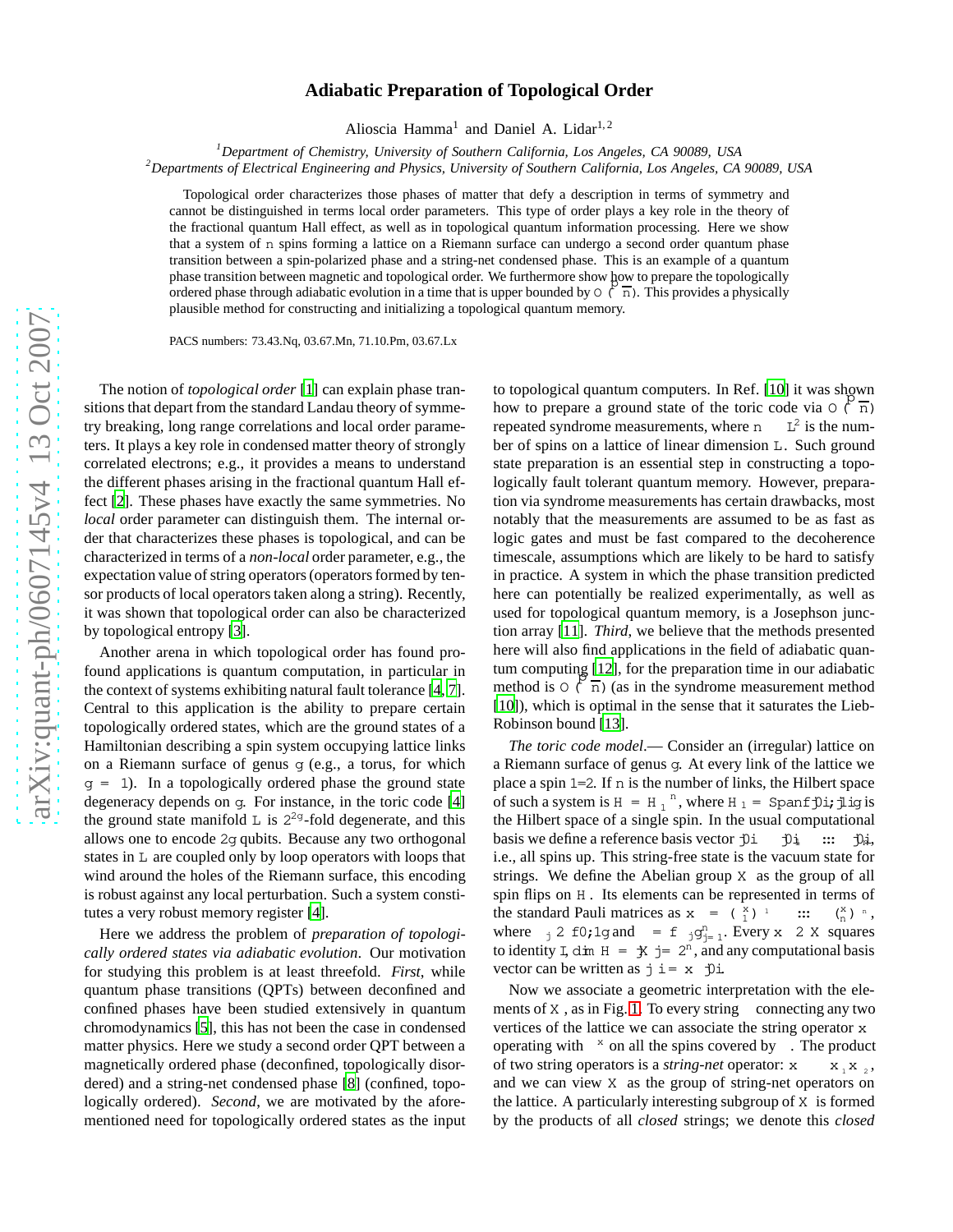

<span id="page-1-0"></span>FIG. 1: (color online) The square lattice on a torus. Closed x-strings (in red) commute with the star operator  $A_s$  because they have an even number of links in common. The elementary closed x-string is the plaquette  $B_p$ . Dashed z-strings connect plaquettes p. The two incontractible x-strings are denoted  $t_{1,2}$ . The dual string variable (dashed, blue) connects the reference lines  $t_1$ ;  $t_2$  with the vertices p in the dual lattice. Thus the dual operator  $\frac{z}{(n)}$  ( $\infty$ ) anti-commutes with the plaquette variable  $x$  (p) B p.

*string-nets* group [\[1](#page-3-0)] by  $\overline{X}$ . If the Riemann surface has genus g, we can also draw 2gincontractible strings around the holes in the surface:  $T = ht_1; ...; t_{2g}$  i; see Fig. [1.](#page-1-0) The group of contractible closed strings is denoted by  $\frac{B}{Q}$ , and is generated by the elementary closed strings:  $B_p =$  $j2 \& p \quad j$ , where j labels all the spins located on the boundary @p of a plaquette p. A *star* operator is defined as acting with  $\frac{z}{2}$  on all the spins coming out of the vertex s:  $A_s = \sum_{j2s}^{z}$ . Then  $\overline{X}$  splits into 2g topological sectors labeled by the  $t_i$ :  $\overline{X} = T$  B1[4].

*Topological order in the toric code model*.— Consider the Hamiltonian H (g;U) =  $g_{p}^{B}B_{p}$  U  $_{s}A_{s}$ . For  $g =$  $U = 1$  this is the Hamiltonian introduced by Kitaev [\[4\]](#page-3-3), and we will refer to it as the Kitaev Hamiltonian. It is an example of a  $Z_2$ -spin liquid, a model that features string condensation in the ground state. The operators  $A_s$ ;  $B_p$  all commute, so the model is exactly solvable, and the ground state manifold is given by  $L = f j i 2 H j A_s j i = B_0 j i = j ig$ . The vector in the trivial topological sector of  $\mathbb L$  is explicitly given by [\[14\]](#page-3-11) X

$$
\dot{\mathbf{j}}_0 \mathbf{i} = \mathbf{B} \mathbf{j}^{\frac{1}{2}} \mathbf{x} \mathbf{D} \mathbf{i}:\n\tag{1}
$$

On a torus the ground state manifold  $\overline{L}$  is 4-fold degenerate. A vector in L can be written as the superposition of the four orthogonal ground states in different topological sectors  $j_k$  i =  $t_1^j t_2^j j_0$  i; i; j 2 f0; 1g; k = i + 2j. On an arbitrary lattice (regular or irregular) on a generic Riemann surface of genus g there are 2g such operators  $t_i$  and thus the degeneracy of the ground state manifold is, in general  $2^{2g}$ . This is a manifestation of *topological order* [\[1](#page-3-0)].

*A quantum phase transition*.— Consider the Hamiltonian obtained by applying a magnetic field in the z-direction to all the spins:

$$
H = \sum_{j=1}^{X^n} f_j + nI:
$$
 (2)

The zero-energy ground state of this Hamiltonian is the magnetically ordered, spin-polarized string-vacuum state f)i. In the presence of H a string state  $x \in \mathcal{D}$  i, with  $x =$ j2 x <sup>j</sup> 6= I, pays an excitation energy that depends only on the string length 1, namely h0 jx H x j0i = 2 1. Thus H is a *tension term*. If we add the star term  $H_U = U_{s} A_s$  to  $H$ , the ground state is still  $\exists$ i[its energy is E<sub>q</sub>(U) = U n<sub>s</sub>], but the spectrum is quite different. Now there is a drastic difference between open and closed x-type strings. Closed strings commute with all the  $A_s$  and hence only pay the tension, whereas open strings also pay an energy of 2U for every spin that is flipped due to anti-commutation (  $U h0 j_{j}^{x} A_{s} j_{j}^{x} = +U$ ). So every open string pays a total energy of 4U . In the U limit, open strings are energetically forbidden. On the other hand, the plaquette operators  $B_p$  deform x-strings: the plaquette term  $H_g$  = <sub>p</sub> B<sub>p</sub> acts as a kinetic energy for the (closed) strings and induces them to fluctuate. In light of these considerations the total model  $H = H + H$  (g;U) has two different phases. The first phase is the *spin polarized* phase described above, when U g 0. Here the string fluctuations are energetically suppressed by the tension, so the ground state is  $\psi$ i. The other phase arises when  $U$  g  $U$  0. Now the tension is too weak to prevent the closed loops from fluctuating strongly. Nevertheless, open x-type strings cost the large energy 4U , so are forbidden in the ground state. The ground state consists of the superposition with equal amplitude of all possible *closed* strings, L. This is the *string-net condensed phase*. As the tension decreases, and the fluctuations increase, the ground state becomes a superposition of an increasingly larger number of closed strings. Open strings cannot be present in the ground state because their energy is too large. In the thermodynamic limit, for some critical value of the ratio between tension and fluctuations  $=q$ , the gap between the ground state and the first excited state closes and the system undergoes a second order QPT. Notice that the gap between the ground and first excited state is given only by the interplay between tension and fluctuations, and is unaffected by  $H_U$ . The second phase we have described cannot be characterized by a local order parameter, such as magnetization: we have phases without symmetry breaking. This is an example of topological order. The low energy sector has energy much smaller than  $U$  and it thus comprises closed strings:  $L_{low}$  = spanfx $j$ 0i; x 2  $\overline{X}$  g. This subspace also splits into four sectors labeled by the elements of T:  $L_{low}^{ij} =$  spanfx $t_1^{i} t_2^{j}$  f) i; x 2 B; i; j = 0; 1g. Thus dim  $L_{low} = dim(H) = (2^{n-2+1})$ . Within each sector, low level excitations have an energy  $E_{low}$  gand become gapless only at the critical point in the thermodynamic limit.

*Adiabatic evolution*.— We now show how to prepare the topologically ordered state  $\dot{\tau}$  of through adiabatic evolution. The idea is to adiabatically interpolate between an initial Hamiltonian H (0) whose ground state is easily preparable, and a final Hamiltonian  $H(1)$  whose ground state is the desired one. The interpolation between two such Hamiltonians has been used as a paradigm for adiabatic quantum computation [\[12](#page-3-9)]. This process must be accomplished such that the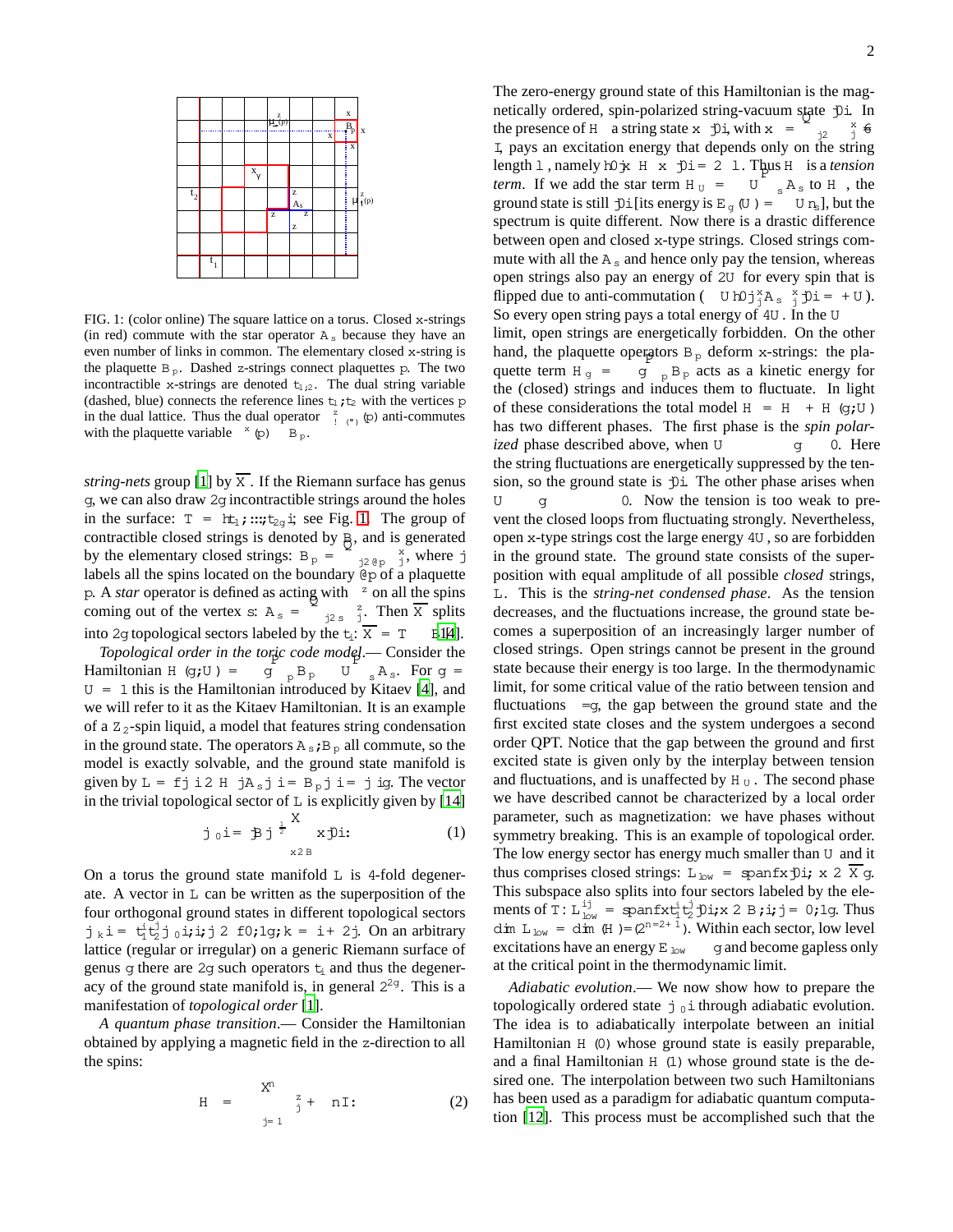error between the actual final state and the desired (ideal adiabatic) ground state of H (1), is as small as possible. The problem is that real and virtual excitations can mix excited states with the desired final state, thus lowering the fidelity [\[15](#page-3-12)]. Rigorous criteria are known [\[16,](#page-3-13) [17\]](#page-3-14), and used below, which improve on the first-order approximation typically encountered in quantum mechanics textbooks. For smooth interpolations and one relevant excited state it has been proven that an arbitrarily small error is obtained when the evolution time T obeys  $T = 0$  (1=  $E_{m in}$ ), where  $E_{m in}$  is the minimum energy gap encountered along the adiabatic evolution [\[18](#page-3-15)].

Consider the following time-dependent Hamiltonian:

$$
H()
$$
 =  $H_U$  + [1 f()] $H$  + f() $H_g$  (3)

Where U g; 1 and f : 2  $[0;1]$  7  $[0;1]$  such that  $f(0) = 0$  and  $f(1) = 1$ ,  $= t=T$  is a dimensionless time. At = 0 the Hamiltonian is H (0) =  $H_U$  + H whose ground state is the spin polarized phase  $\mathcal{D}$ i. At = 1 the Hamiltonian is the Kitaev Hamiltonian H (1) = H  $_U$  + H  $_{\alpha}$ whose ground state is in L, the string-net condensed phase. The tension strength is given by  $(1 \text{ f}())$ , while the fluctuations have strength gf( ). Adiabatic evolution from the initial state  $\mathcal{D}$  i will cause the fluctuations to prepare the desired ground state  $j_0$  i. Notice that because of the interplay between the tension term  $H$  and the large term  $H_U$ , at every the ground state is in  $L_{low}^{00}$ . As the tension decreases, the gap between the ground state and states in the other sectors  $L_{low}^{i,j}$  (i+ j > 0) diminishes. Beyond the critical point, the gap scales down exponentially with the number of spins. Nevertheless, this does not cause transitions: irrespective of how small the gap is, the Hamiltonian does not couple between different sectors. Indeed, the adiabatic theorem states that the probability of a transition between the instantaneous eigenstate  $j_i$  ( ) ithe system occupies and another eigenstate j j( )i (with respective energies  $E_i$ ( ); $E_j$ ( )) is given by  $p_{ij}$   $\hbar_i$  ( ) $j\hbar_j$  ( ) i=  $(E_i$  ( )  $E_j$  ( ) $\gamma^2 f$ . In our case, h i( ) $\frac{1}{2}$  j i( )i 0 whenever j<sub>i</sub>( )i;j j i( )i belong to two different sectors [\[20](#page-3-16)]. Thus transitions between different  $L$  low sectors are completely forbidden, and the adiabatic evolution keeps the ground state in the sector it starts in. The situation is different in the presence of an *arbitrary* k-local perturbation V : time evolution can then, in principle, couple the different sectors, and this requires a careful analysis. Before topological order is established different sectors remain gapped because of the tension, and the adiabatic criterion applies. Once in the topologically ordered phase, the exponentially small gap requires us to apply time dependent perturbation theory to compute the probability of tunnelling between different sectors. It turns out that only the L=kth order in the Dyson series is non-vanishing, and the result is that as long  $V \leq \theta$ , these transitions are suppressed exponentially in L=k at arbitrary times [\[20\]](#page-3-16). Namely, the probability of transition between two different sectors a and bis

$$
W_{b a}()
$$
 j $(V = {}^{L}_{b} = {}^{R}_{L} L f$  8 (4)

This result is confirmed by numerical analysis [\[21\]](#page-3-17): *topological order protects the adiabatic evolution from tunneling to other sectors*. Note that, in contrast, preparing the ground state by cooling would result in an arbitrary superposition in the ground state manifold. Therefore we are concerned with the gap within  $L_{low}^{00}$ . We next show that this gap scales as E (n;  $_c$ )  $1=2$  at the critical point c. To do this, we must understand the lattice gauge theory that represents the low energy sector of the model.

*Lattice gauge theory and mapping to the Ising model*.— We briefly review the lattice gauge theory invented by Wegner [\[19](#page-3-18)], showing that the low energy sector  $(E \cup U)$  of Kitaev's model maps onto this theory. The lattice gauge Hamiltonian is given by

<span id="page-2-0"></span>
$$
H_{gauge} = \n\begin{array}{ccc}\nX & & X \\
1 & ^{z}(s; \hat{k}) & 2 & B_{p} : (5) \\
\hline\n\end{array}
$$

A local gauge transformation consists in flipping all the spins originating from s, so it can be defined as:  $A_s = \begin{bmatrix} 2 & 2 \\ 1/2 & 5 \end{bmatrix}$ . It is simple to check that  $H_{\text{gauge}}$  is invariant under this local gauge transformation. Elitzur's theorem [\[23\]](#page-3-19) implies that the local symmetry cannot be spontaneously broken. In a gauge theory the Hilbert space is restricted to the gauge-invariant states. Thus the Hilbert space for this model is given by  $H_{\text{aauge}} = f j i 2 H j A_s j i = j ig H$ , the Hilbert space spanned by all possible spin configurations. The Hamiltonian [\(5\)](#page-2-0) clearly resembles our H ( ), apart from the absence of the star term H<sub>U</sub>. Consequently H<sub>qauqe</sub> is just the low energy sector  $E$  U of H ( ). In the limit U ! 1 the Hamiltonian H ( ) maps to H<sub>gauge</sub> with  $_{2}$  =  $_{1}$  = gf ( ) = (1 f( )). For a critical value of  $_{1}$  =  $_{2}$  0:43 [\[21,](#page-3-17) [22\]](#page-3-20), the system undergoes a second order QPT.

The lattice gauge theory is dual to the  $2 + 1$ -dimensional Ising model [\[24\]](#page-3-21). To show this we define a duality mapping, as follows. To every plaquette of the original lattice we associate a vertex p on the new lattice, and we define the first dual variable  $x(p)$  B<sub>p</sub>. In order to obtain the correct mapping, the second dual variable must realize the Pauli algebra with  $x(p)$ . Consider now the string  $\cdot$  (")(p) from the reference line  $t_2(t_1)$  to the vertex p on the new lattice, see Fig. [1.](#page-1-0) To this string we associate the operator that consists of <sup>z</sup> on every link intersected by  $\cdot$  ( $\cdot$ ) (p) and denote it by  $\frac{z}{\cdot}$  ( $\cdot$ ). This is the second dual variable. These variables realize the Pauli algebra:  $({}^{x}(\rho))^{2} = ({}^{z}(\rho))^{2} = 1$ and  $f^{(x)}(p^0)$ ;  $\phi^{(x)}(p)g_+ = \int_{p^0p^x} p^0 p^0$ . In order to write H gauge in terms of the dual variables, we note that  $\frac{z}{n}$  (p)  $\frac{z}{n}$  (p)  $\frac{z}{n}$  (p) =  $z$  (s;  $\hat{x}$ ) and  $\frac{z}{i}$  (p)  $\frac{z}{i}$  (p)  $\hat{x}$ ) =  $z$  (s;  $\hat{y}$ ). Then the mapping  $(\alpha^*; \alpha^*) \mathcal{I}$   $(\alpha^*; \alpha^*)$  yields

$$
H_g
$$
 T  $H_{Ising}$  =  $\begin{array}{cc} X & X \\ 2 & {}^{x}(\rho) & 1 \end{array}$   $\begin{array}{cc} Z & 2 \\ 2 & {}^{y}(\rho) & 2 \\ 2 & {}^{y}(\rho+1) & (6) \end{array}$ 

where <sup>z</sup> is of the ! ;" type if  $i = \hat{x}$ ;  $\hat{y}$  respectively. We recognize this Hamiltonian as the quantum Hamiltonian for the  $2 + 1$ -dimensional Ising model [\[24](#page-3-21)]. This model has two phases with a well understood second order QPT separating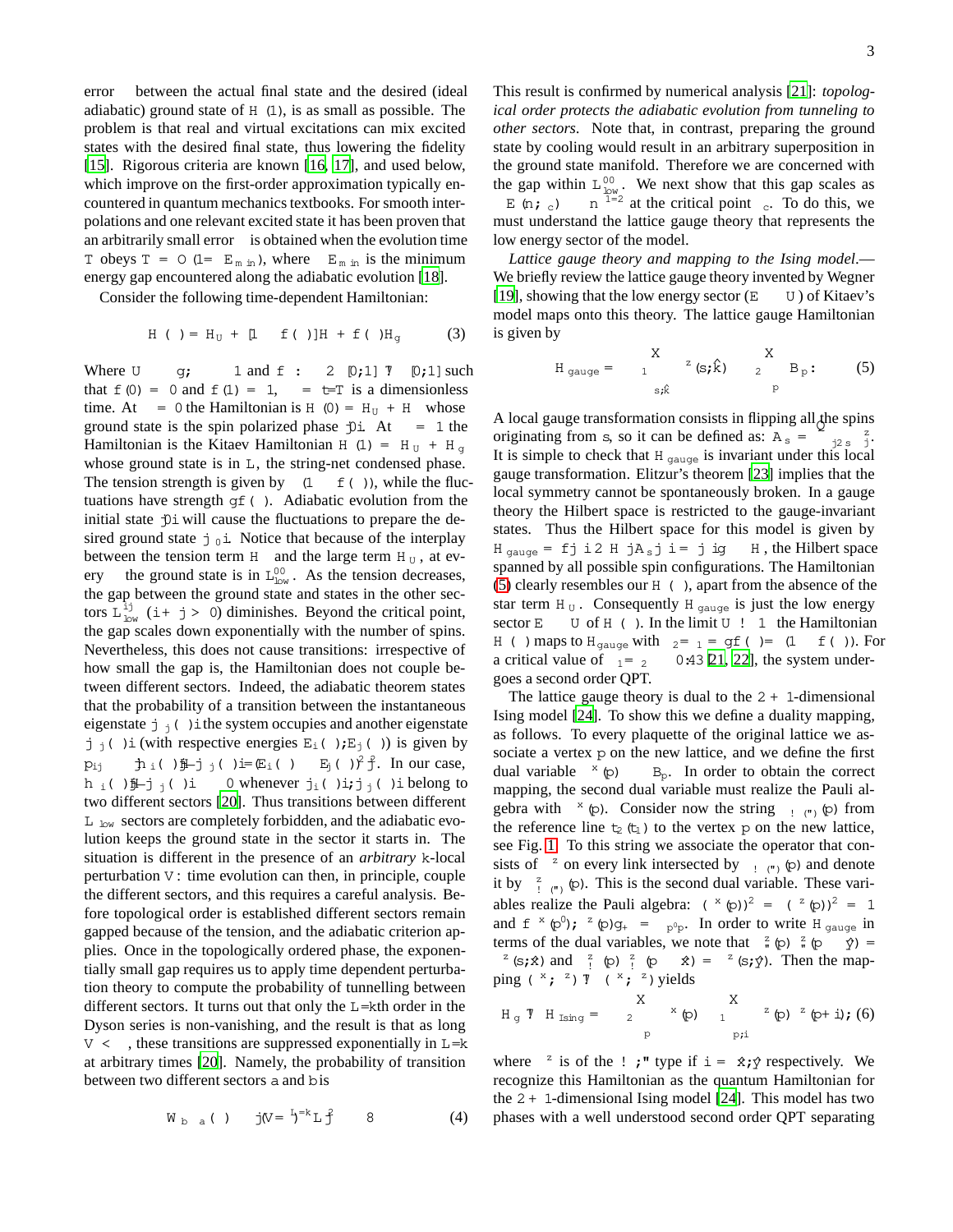them. The gap between the ground state and the first excited state of this model are known to scale at the critical point as  $(L)$ <sup>1</sup> where  $L = n^{1=2}$  is the size of the system [\[25](#page-3-22)]. The first excited state is non-degenerate. Returning to our  $H$  ( ), and recalling that its low energy sector  $E$ corresponds to the spectrum of the gauge theory Hamiltonian [\(5\)](#page-2-0), it now follows that also the gap of  $H$  ( ) to the first ex $cited state scales as$  (n)  $n^{-1=2}$  near the critical point. Hence we know that for a smooth interpolation the adiabatic time  $T = O (1 = E_{m \text{ in}})$  scales as  $n^{1=2}$ , with the final state arbitrarily close to  $j_0$  i [\[18](#page-3-15)].

*Error estimates*.— The rest of the spectrum consists of two large bands with gaps of order g;U . We now wish to estimate how well the actual final state  $j \left( t = T \right)$  i [the solution of the time-dependent Schrödinger equation with  $H$  ( ) approximates the desired adiabatic state  $j_0$  i at  $t = T$  [the instantaneous eigenstate of H (1)], given that there is "leakage" to the rest of the spectrum. To this end we use the exponential error estimate [\[16](#page-3-13)]: for a continuously differentiable Hamiltonian H ( ),  $k$  (T )  $_0$  (T )k C (n) exp [ (n) T ], where  $(n)$  is the relevant gap and C  $(n)$  k  $-k=$   $(n)$ , with (t) the instantaneous eigenstate. Since q  $\cup$ , transitions into the lower band dominate. In this case we can show that  $k-k$  O (n) and hence that already an adiabatic time as short as  $T = \varphi = g$ ) logn gives an arbitrarily small error  $\therefore$  n<sup>1</sup> <sup>p</sup> (for  $p > 1$ ) [\[20](#page-3-16)]. Therefore the true adiabatic timescale is set in our case by the previously derived  $T = O(n^{1-2})$ , which completely suppresses errors due to leakage to other gapped excited states. We have thus shown that the topologically ordered state  $j_0$  i can be prepared via adiabatic evolution in a time that scales as  $n^{1=2}$ . This is consistent with the strategy devised in [\[10](#page-3-7)], where a toric code (the ground state  $j_0$  i) is prepared via a number of syndrome measurements of order  $L = n^{1-2}$ . This scaling has recently been shown to be optimal using the Lieb-Robinson bound [\[13\]](#page-3-10), thus proving that

the adiabatic scaling found here is optimal too. *Outlook*.— In this work we have shown how to prepare a

topologically ordered state, the ground state of Kitaev's toric code model, using quantum adiabatic evolution. The adiabatic evolution time scales as  $\circ$  (n<sup>1=2</sup>) where n is the number of spins in the system. This method gives a measurement-free physical technique to prepare a topologically ordered state or initialize a topological quantum memory for topological quantum computation [\[4,](#page-3-3) [6,](#page-3-23) [7\]](#page-3-4).

We can extend Kitaev's model to 3D. In this case, the star operators  $A_s$  generate surfaces called membranes. It has been shown that this model too has topological order [\[9\]](#page-3-24). Its lowenergy sector maps onto the 3D quantum lattice gauge theory, whose free-energy expansion shows a *first order* QPT between a confined and deconfined (membrane-condensed) phase [\[26](#page-3-25)]. We therefore conjecture that adiabatic evolution from a magnetically ordered phase to a membrane-condensed one [\[9](#page-3-24)] will involve a first order QPT.

The robustness of the ground state of the Kitaev model to thermal excitations [\[4\]](#page-3-3) endows our preparation method with topological protection against decoherence for  $t = T$ ; how to extend this robustness to all times t is another interesting open question, the study of which may benefit from recent ideas merging quantum error correcting codes and dynamical decoupling with adiabatic quantum computation [\[27\]](#page-3-26). An example of the robustness of the topological phase studied here, when the spin system interacts with an ohmic bath, has recently been provided in Ref. [\[28\]](#page-4-0).

Finally, we note that all problems in the computational class "Statistical Zero Knowledge" (SZK – a class which contains many natural problems for quantum computers), can be reduced to adiabatic quantum state generation [\[29\]](#page-4-1), and preparation of topological order may yield new topological problems in SZK.

*Acknowledgements*.— We thank S. Haas, A. Kitaev, M. Freedman, S. Trebst, P. Zanardi and especially M.B. Ruskai and X.-G. Wen for important discussions. This work was supported in part by ARO W911NF-05-1-0440 and by NSF CCF-0523675.

- <span id="page-3-0"></span>[1] X.-G. Wen, *Quantum Field Theory of Many-Body Systems*, (Oxford Univ. Press, Oxford, 2004).
- <span id="page-3-1"></span>[2] X.-G. Wen and Q. Niu, Phys. Rev. B **41**, 9377 (1990).
- <span id="page-3-2"></span>[3] A. Kitaev and J. Preskill, Phys. Rev. Lett. **96**, 110404 (2006); M. Levin and X.-G. Wen, Phys. Rev. Lett. **96**, 110405 (2006).
- <span id="page-3-3"></span>[4] A. Kitaev, Annals Phys. **303**, 2 (2003).
- <span id="page-3-5"></span>[5] K.G. Wilson, Phys. Rev. D **10**, 2445 (1974).
- <span id="page-3-23"></span>[6] M.H. Freedman Proc. Natl. Acad. Sci. USA, **95**, 98 (1998).
- <span id="page-3-4"></span>[7] M.H. Freedman, A. Kitaev, M.J. Larsen, and Z. Wang, Bull. Amer. Math. Soc. **40**, 31 (2003).
- <span id="page-3-6"></span>[8] Levin, M. and Wen, X.-G., Phys. Rev. B **71**, 045110 (2005).
- <span id="page-3-24"></span>[9] A. Hamma, P. Zanardi, and X.-G. Wen, Phys. Rev. B **72** 035307 (2005).
- <span id="page-3-7"></span>[10] E. Dennis, A. Kitaev, A. Landahl, and J. Preskill, J. Math. Phys. **43**, 4452 (2002).
- <span id="page-3-8"></span>[11] L.B. Ioffe *et al*., Nature **415**, 503 (2002).
- <span id="page-3-9"></span>[12] E. Farhi *et al*., Science **292**, 472 (2001).
- <span id="page-3-10"></span>[13] S. Bravyi, M.N. Hastings, and F. Verstraete, Phys. Rev. Lett. **97**, 050401 (2006); J. Eisert and T.J. Osborne, Phys. Rev. Lett. **97**, 150404 (2006).
- <span id="page-3-11"></span>[14] A. Hamma, R. Ionicioiu, and P. Zanardi, Phys. Rev. A **71**, 022315 (2005).
- <span id="page-3-12"></span>[15] M.S. Sarandy and D.A. Lidar, Phys. Rev. Lett. **95**, 250503 (2005).
- <span id="page-3-13"></span>[16] G.A. Hagedorn and A. Joye, J. Math. An. App. **267**, 235 (2002).
- <span id="page-3-14"></span>[17] S. Jansen, M.-B. Ruskai, and R. Seiler, eprint [quant-ph/0603175.](http://arxiv.org/abs/quant-ph/0603175)
- <span id="page-3-15"></span>[18] G. Schaller, S. Mostame, and R. Schutzhold, Phys. Rev. A **73**, 062307 (2006).
- <span id="page-3-18"></span>[19] F. Wegner J. Math. Phys. **12**, 2259 (1971).
- <span id="page-3-16"></span>[20] A. Hamma and D.A. Lidar, in preparation.
- <span id="page-3-17"></span>[21] A. Hamma, W. Zhang, S. Haas, D.A. Lidar, eprint [arXiv:0705.0026.](http://arxiv.org/abs/0705.0026)
- <span id="page-3-20"></span>[22] C. Castelnovo and C. Chamon, eprint [arXiv:0707.2084.](http://arxiv.org/abs/0707.2084)
- <span id="page-3-19"></span>[23] S. Elitzur, Phys. Rev. D **12**, 3978 (1975).
- <span id="page-3-21"></span>[24] B. Kogut, Rev. Mod. Phys. **51**, 659 (1979).
- <span id="page-3-22"></span>[25] C.J. Hamer, J. Phys. A **33**, 6683 (2000).
- <span id="page-3-25"></span>[26] R. Balian *et al*., Phys. Rev. D **11**, 2098 (1975).
- <span id="page-3-26"></span>[27] S.P. Jordan, E. Farhi, and P.W. Shor, Phys. Rev. A **74**, 052322